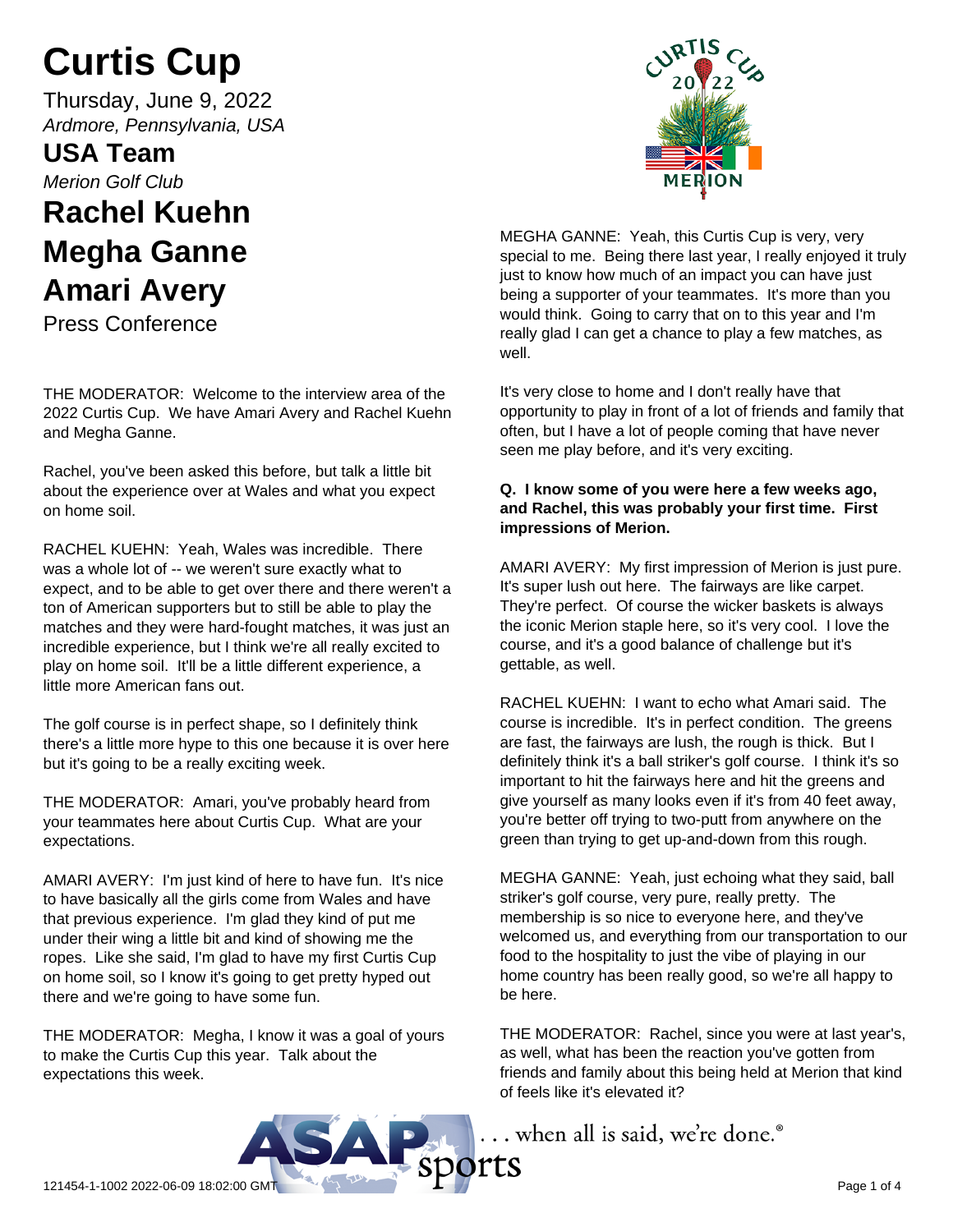RACHEL KUEHN: Yeah, definitely in the weeks leading up to this, I was telling the members at my home golf course they were like, oh, what's your next event, I was like well, it's actually Curtis Cup and it's up at Merion. Everyone's reaction was, oh, my gosh, that's going to be incredible. They're 100 percent right. There's just so much history here, and you watch the U.S. Open on TV and you watch footage of shots being hit here and the stories that our caddies have for us, just to know that we're going to be able to add our names to that little piece of history at this incredible golf course and just an incredible tournament, I think it's something really special and I think we all appreciate it.

THE MODERATOR: Amari, can you talk a little bit about the team chemistry?

AMARI AVERY: Yeah, this team chemistry is off the charts. I've known these girls since junior golf and I sort of expected a very close team, but this is something that not even I saw. I think we're all very close. We love each other. We can also talk crap about each other, too, and just kind of give each other everything on the course.

But our games are all really great, and to kind of put it all together, I think it team is probably one of the best Curtis Cup teams in a while for sure.

#### **Q. Last time the Curtis Cup was contested at Merion, 1954, pre-Title IX, golf was a very different game back then. I'm curious what you feel this team signifies as far as the advancement of women's golf?**

RACHEL KUEHN: I think it's interesting, kind of as the Curtis Cup has progressed, you tend to see a lot more college aged players, so I definitely think kind of the demographic there is a lot younger. But I think it's really cool because that's kind of amateur golf right now, a lot of the top amateurs do tend to come from college players.

I think we have a diverse team, and I think just with Title IX this year, I know it's the 50th anniversary, women's sports in general, women's golf has come such a long way. When the Curtis Cup was started I'm sure they couldn't have dreamed it was going to become the event that it has, and just the relationships that have come from it, I think Title IX and the Curtis Cup has done such an incredible job of providing opportunities for us to play and for us to see our counterparts from across the ocean.

**Q. I know Sara ultimately decides these, but how are the pairings and partnerships decided and do you have any say?**

MEGHA GANNE: Yeah, everyone on this team gels very, very well. In my opinion I think any pairing of the two of us together would work just fine. But Sara is really good at balancing -- just observing because we've been here for six days how we work together, and what she thinks, as well as taking our input. I think regardless of what the pairings are, they'll be great, but I know she has a good plan in mind.

## **Q. Amari, who are the leaders of the team? Is it one or two people that maybe stick out?**

AMARI AVERY: Yeah, we have Rachel here. I think she's one of our biggest leaders, just coming back from Wales, kind of having that back-to-back Curtis Cup. But we also have our team mom, Amelia. I think she's one of our biggest leaders for sure on the team, just from being the oldest and having the most experience.

RACHEL KUEHN: I think we definitely play a huge part. The team doesn't work when you just have one or two people leading it. All eight of us and our captain and our team manager, everyone plays a role in team success, and I think we all know that, we all appreciate that. There is no one or two people. I think we've all earned our spots here. We've all done incredible things in golf, and I think everyone has that respect for each other, and I think it is part of what helps us gel so well.

## **Q. You mentioned earlier, Rachel, about the caddie stories that they've told you. Can you enlighten us on some of those stories?**

RACHEL KUEHN: Oh, gosh. I just hear the stories, so my caddie was fortunate to caddie in the U.S. Open when it was here for I think it was Michael Kim and made the cut. All the stories about who he played with, and Sergio Garcia I think he made an 11 or something on hole No. 15, still made the cut. But just all that, and they just have so much knowledge that I just -- I'm the kind of person that I like to soak it all in. He'll talk and I listen for hours, so it's been a really nice dynamic.

## **Q. What's his name?**

RACHEL KUEHN: Larue Temple.

## **Q. How about you, ladies? Have you --**

MEGHA GANNE: Yeah, we all got randomly assigned our caddies, but I think they're really good fits. My caddie actually caddied for our captain, Sara, in 1994 in the finals of the Women's Western Amateur. That was cool that we had the same caddie that she had. He came out of retirement, he said, just to caddie in the Curtis Cup. You

... when all is said, we're done.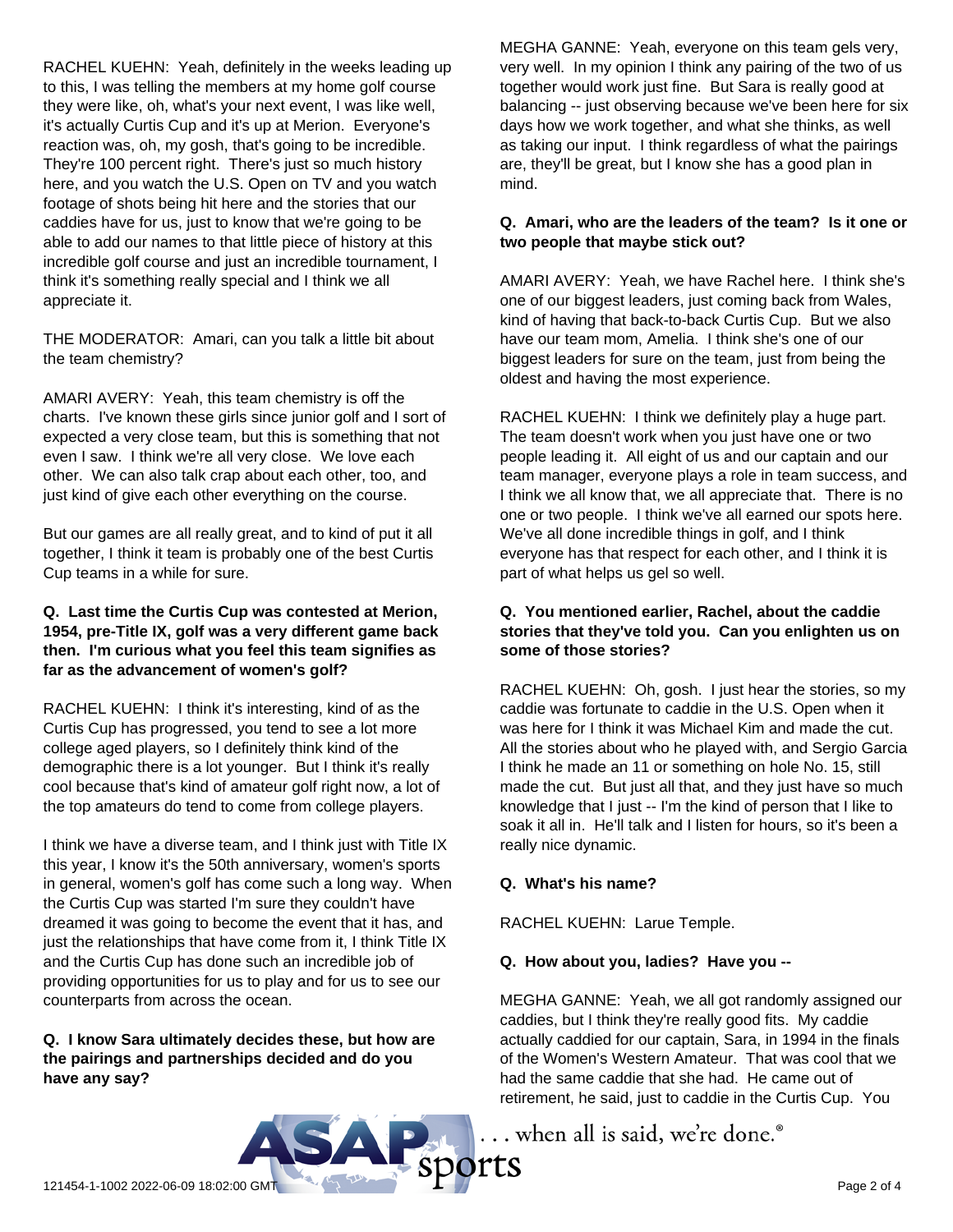could tell how much they want to be here just as much as we do. I thought that said a lot.

AMARI AVERY: My caddie is Matt McChesney. He's a little bit younger but he's also the assistant master caddie here. He's one of the best. I've heard from the membership here that he's one of the best caddies out here and I'm glad to have him. Haven't heard much story from him yet, but we'll see how the week goes.

## **Q. Can you just talk about the baskets and how --**

MEGHA GANNE: They're heavy. I hadn't picked one up because our caddies had been doing it for us, and Amari is like, can you pull it, and I did, and I tried to pick it up with my left hand. They're very heavy.

RACHEL KUEHN: It's really cool. They're really iconic. I wasn't sure coming in whether they were going to switch the flags because the USGA always puts in USGA flags or Curtis Cup flags but I'm really glad they've kept the baskets. It's just really cool.

## **Q. Does it bother that you have to look around and there's not as many trees as there used to be, that you have a hard time trying to figure out the wind?**

MEGHA GANNE: A little bit. I feel like we've adjusted. First day I would look at the pin and I would forget that there's wind because the pin wasn't even moving.

RACHEL KUEHN: I also feel like the golf course sets up where you can feel it from the fairways. It's not super free lined so you can throw up grass and still feel it.

THE MODERATOR: Rachel, you guys had a caddie that helped your team last year and she's actually here from Wales. Talk a little bit about that.

RACHEL KUEHN: So Katie who caddied for Rachel Heck last year has made the trip over to watch us this year. I knew she was coming. Rachel told me she was coming. We were playing yesterday and she kind of shows up, and I think it just speaks to how cool this tournament is, the bond that we had with our caddies, and I know more of them wanted to come, but Katie was the only one that could make the trip.

They made an impact on us, we made an impact on them, and the fact that she's flown across the world to come support us, it's so special I can't even put it into words. I'm getting goosebumps just talking about it.

## **Q. Megha, you were basically part of the team last year. Can you talk a little bit about this year's Curtis**

## **Cup being a little bit removed? What does that do to the atmosphere and the competition that the teams are so similar?**

MEGHA GANNE: Yeah, I think in other Curtis Cups it feels a lot more new than it does this year because they have a lot of returning players just as we do. Both the teams know each other really well and then our teams themselves have a lot of bonding. Like we know way too much about each other, which is a great thing, and it's become a lot more intimate of an experience than it would have been where there's a two-year separation. We'll definitely have a lot of memories that will last a lifetime.

## **Q. Megha, you are the closest thing to a hometown player here. What's it like, and do you have a lot of family and friends coming down?**

MEGHA GANNE: Yeah, absolutely. I'm like an hour and 15 away, so it's very close. A lot of the tournaments that I have had here were during COVID, so friends and family couldn't watch. It feels like almost everyone in my life is going to be showing up this week, which is very exciting, and it's not an opportunity a get a lot, so very thankful I made this Curtis Cup team because I knew it was going to be so close to home.

## **Q. Have you played a lot of tournaments in this general area, Philadelphia area?**

MEGHA GANNE: Not in the Philly area, more like New York, New Jersey area.

## **Q. Rachel, you mentioned the history of Merion. Is that something you've learned over the years, the history of the courses, and what do you have to say about Merion's sense of history?**

RACHEL KUEHN: Absolutely. I think I'm so fortunate that I've been able to play some of the coolest golf courses across the country. I think it speaks for itself when I told the people back home that I was going to play Merion, they all went, oh, my gosh. But yeah, golf in this part of the country is incredible, and at Merion in particular.

I think one of the coolest things for me was going into their archives room and seeing all the signatures and all the pictures and their ledger and all that stuff. The history here is just so deep, and you kind of -- as you walk the fairways you can just kind of feel it and you can see it. It's something that I don't think is lost on our team.

## **Q. That's one of the coolest places around --**

RACHEL KUEHN: It really is.

... when all is said, we're done.<sup>®</sup>